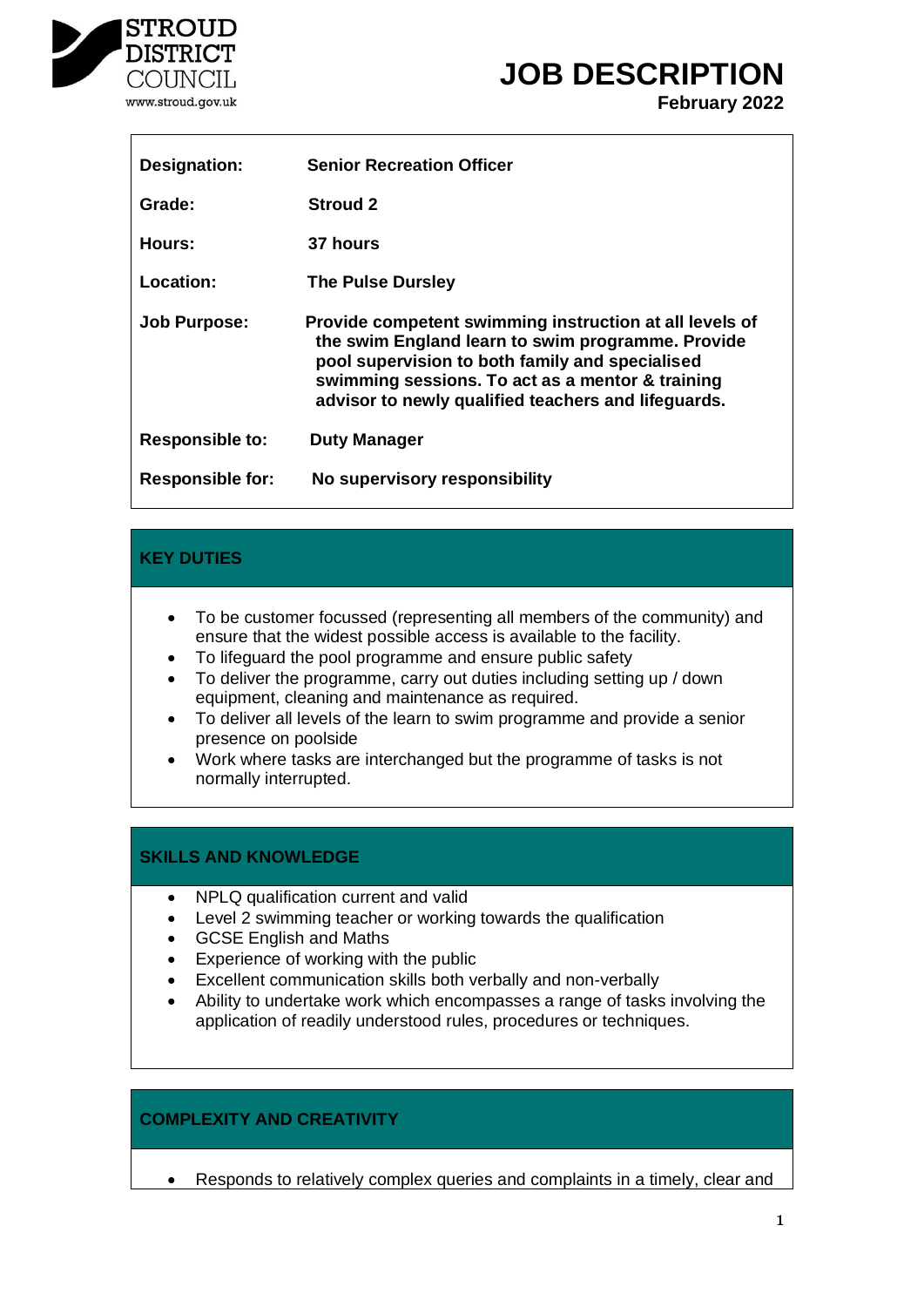

## **JOB DESCRIPTION**

### **February 2022**

#### professional manner

- Assist your manager in ensuring that a positive team ethos is engendered and maintained. Be a positive team member.
- Grasp opportunity for creative or innovatory thinking.

#### **JUDGEMENT AND DECISIONS**

Work is carried out within clearly defined rules or procedures and advice is available if required.

## **CONTACTS**

- Members of the Council
- Members and staff of other local authorities / partner agencies
- Suppliers and contractors
- Members of the public

Routine or incidental contacts involving the exchange of information on noncontentious matters.

## **RESOURCES**

Little or no responsibility for physical or financial resources.

## **TRAVEL DESIGNATION**

**Casual** 

## **MISCELLANEOUS**

• Enhanced DBS check required

## **GENERAL**

■ To work with communities sometimes outside normal office hours, including